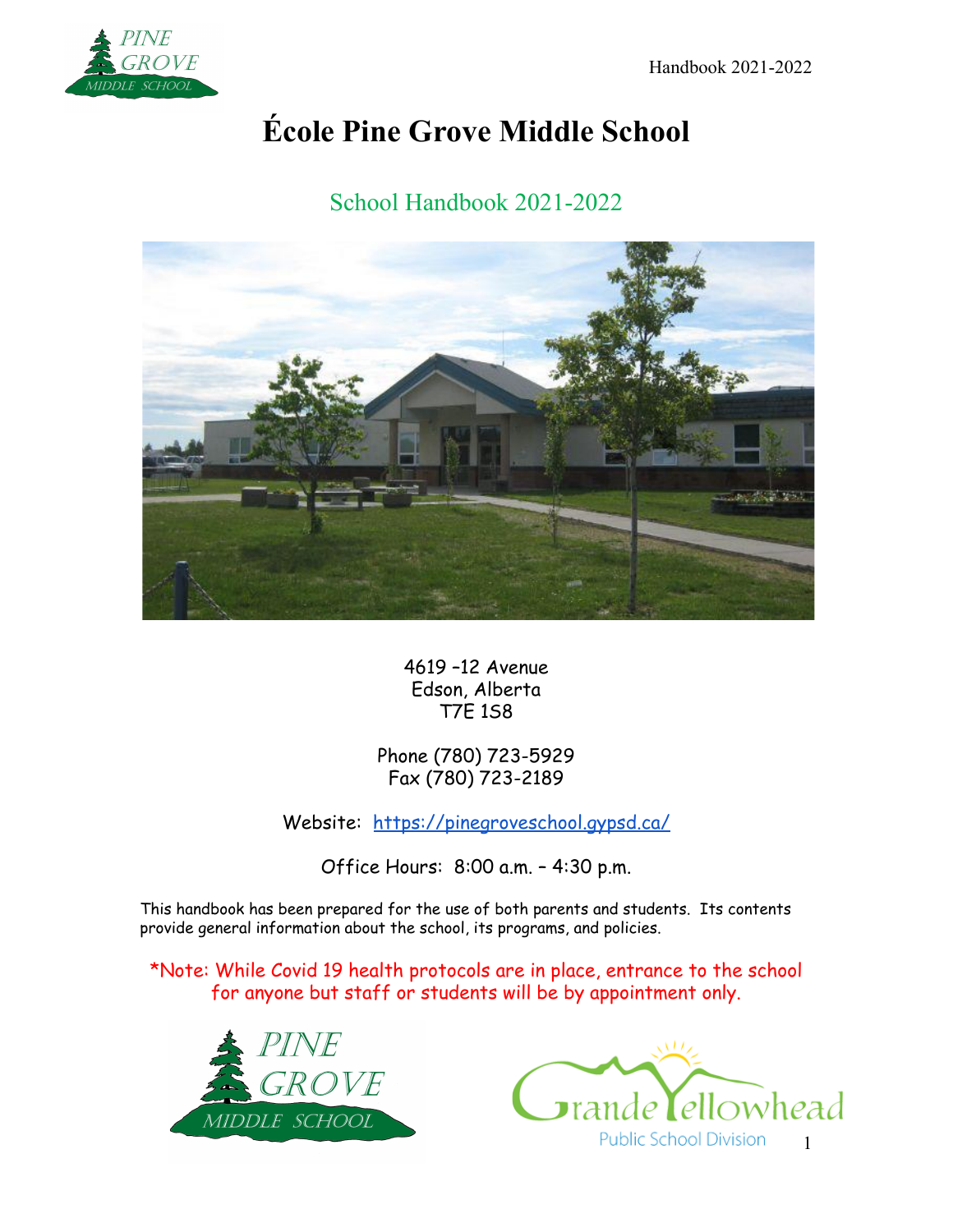

# **Welcome to École Pine Grove Middle School!** School Handbook 2020-2022

École Pine Grove Middle School is a dual track English and French Immersion school which strives to foster a supportive learning environment for all students to achieve their full potential.

Our Core Values are…

# **Growth Effective Relationships Respect**

# **In OUR school students will learn how to:**

- **● Think, act and speak positively about themselves and others.**
- **● Notice similarities and appreciate differences**
- **● Work together cooperatively**
- **● Treat each other with kindness and respect**
- **● Give each other support and encouragement**
- **● Build empathy and realize that other people have feelings, wants, and needs that are real and valid.**
- **● Develop a PASSION for lifelong learning!**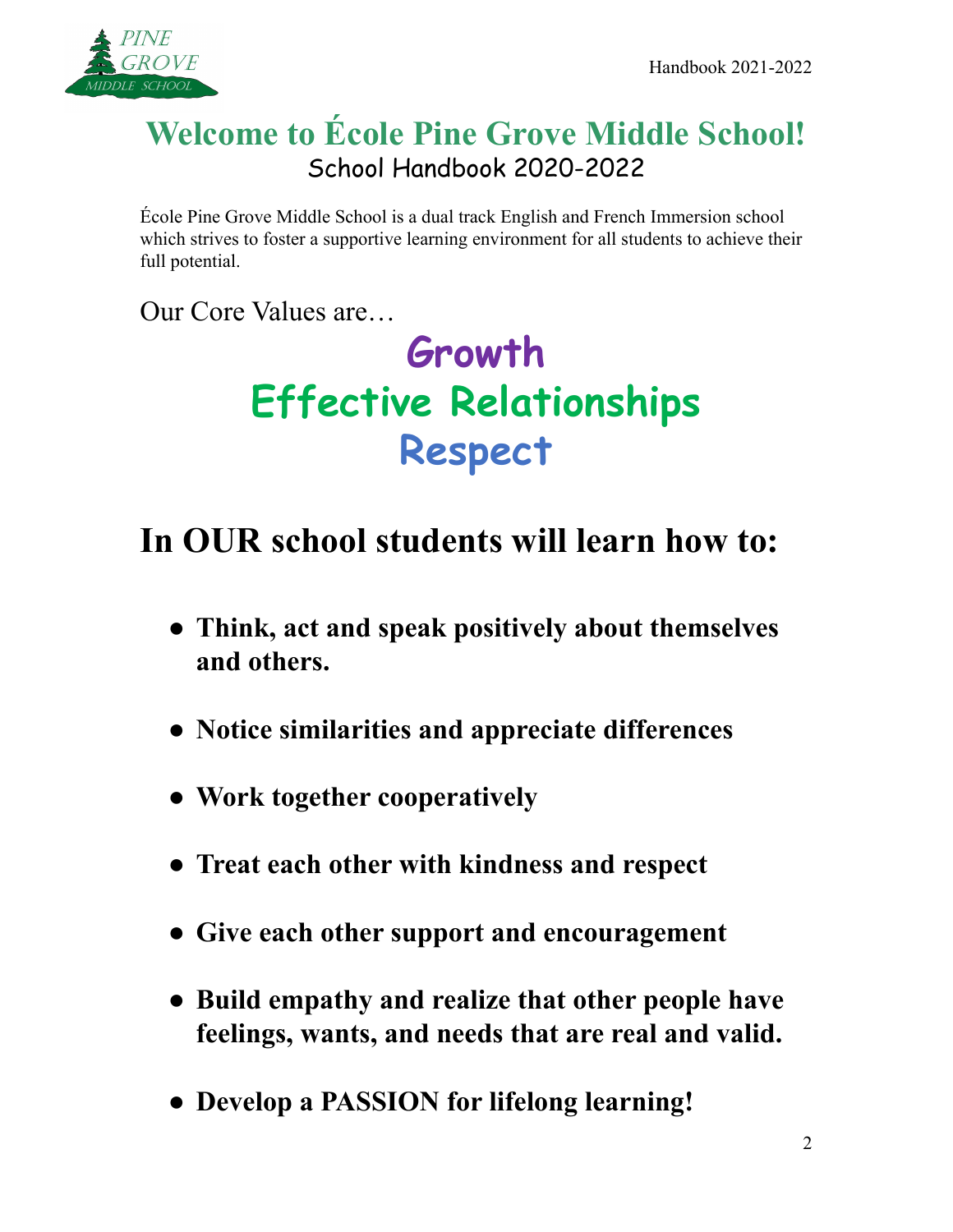

# **École Pine Grove Middle School Staff**

| Principal:                    | Darran Lorne                    |
|-------------------------------|---------------------------------|
| <b>Assistant Principals:</b>  | Amanda Clarke and Bailey Benson |
| Administrative Assistant:     | Lisa Bush and Erin Heise        |
| <b>Inclusive Education:</b>   | Lynden Tucker                   |
| <b>Family School Liaison:</b> | Jessica Craig                   |

# **Teachers**

Michelle Andersen Timothy Bohn Kennedy Carpenter Sandra Davenport George Davi-Digui Brian Davison Gina Grabowski Dylan Gullason Glen Kelly Robin Kiland Eric Kim Tina Kruse-Taylor Samantha Leggett Angela Riggan Lisa Rowand Lynden Tucker Anna Veenstra Bryan Williams Alex Wilson

# **Educational Assistants**

Jill Glover Laura-Lee Jonasson Lynne Legge Francine Lennox Bev MacInnis Kathy Pearce Nicole Robinson

Town students will be dismissed at 3:10pm and asked to leave the school grounds immediately. Bus students will be dismissed at 3:15pm and expected to line up in the appropriate location in front of the school while they wait for their bus.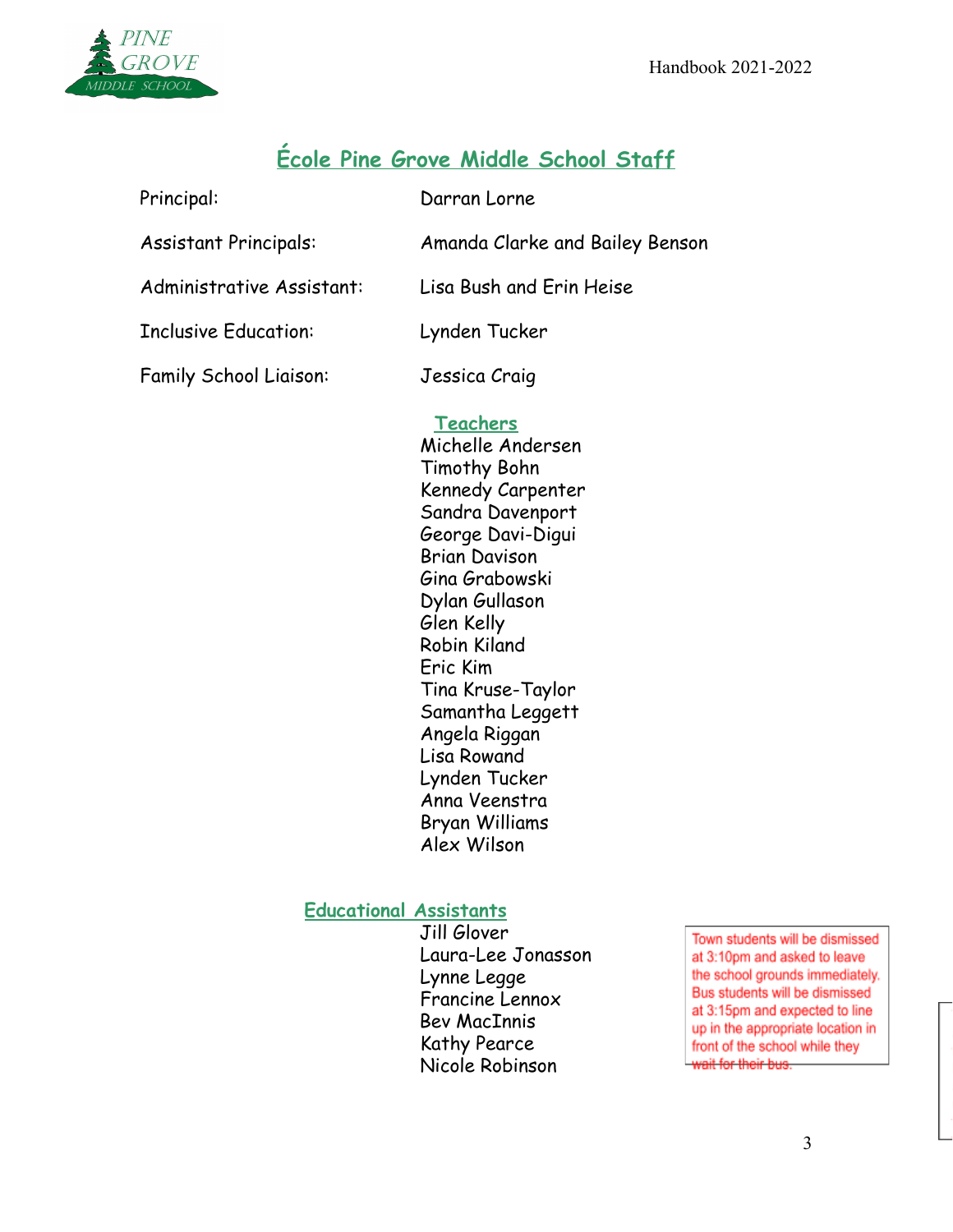

# **Bell Schedule 2021- 2022**

| <b>Time</b>     | <b>Period</b>            |
|-----------------|--------------------------|
| 8:35            | <b>Warning Bell</b>      |
| $8:40 - 9:30$   | <b>Block 1</b>           |
| $9:30 - 10:20$  | Block 2                  |
| $10:20 - 10:35$ | <b>Break</b>             |
| 10:35 - 11:25   | Block 3                  |
| $11:25 - 12:15$ | Block 4                  |
| $12:15 - 12:30$ | Lunch                    |
| 12:30 - 12:50   | <b>Break</b>             |
| $12:50 - 1:20$  | Response to Intervention |
| $1:20 - 2:10$   | <b>Block 5</b>           |
| $2:10 - 3:15$   | Block 6                  |
| 3:15            | <b>Dismissal</b>         |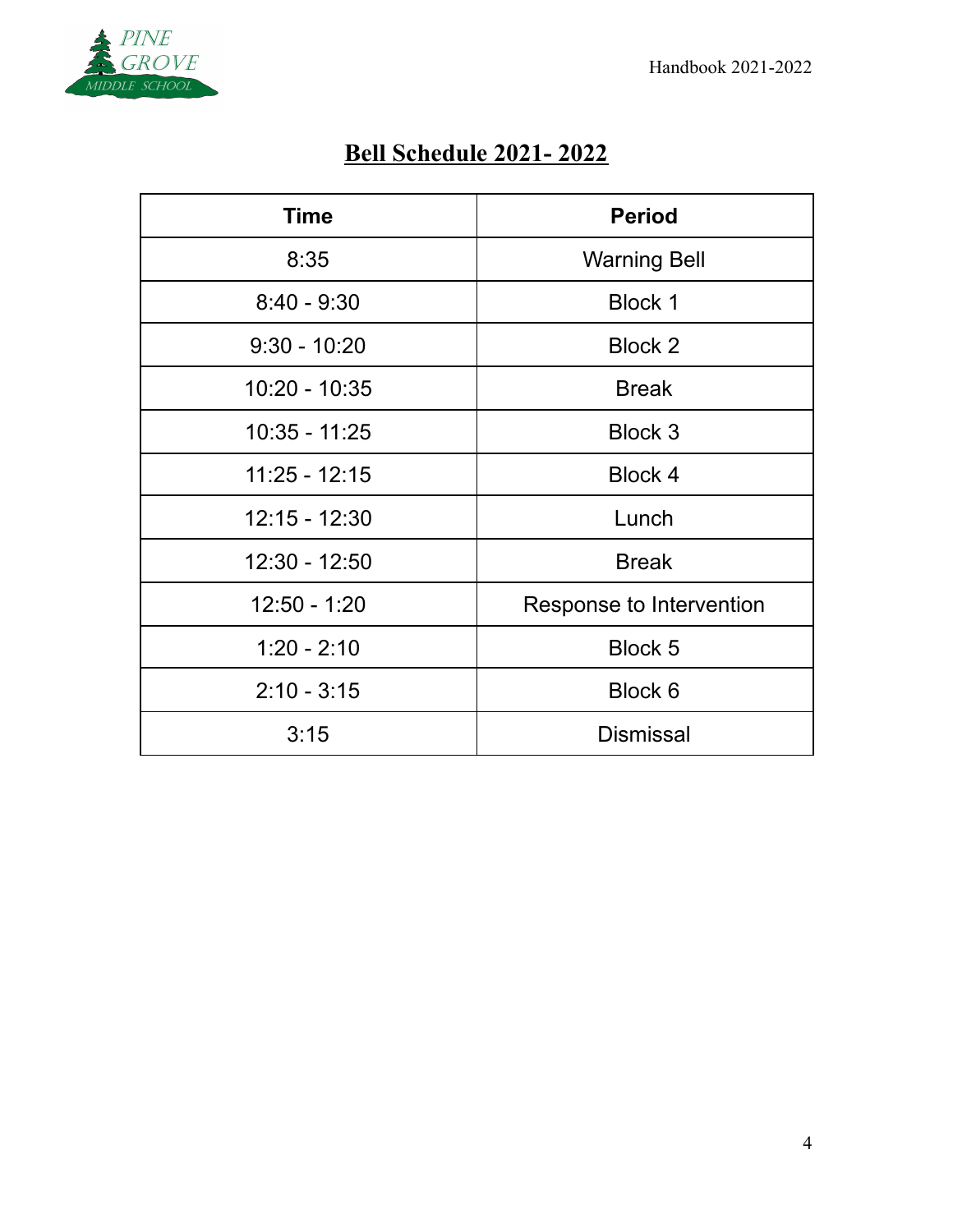

# **Our School RULES because…**

We make all students feel welcome in OUR SCHOOL!

We treat each other with kindness and respect in OUR SCHOOL!

We strive for academic excellence and **always** give our **best** effort in OUR SCHOOL!

> We listen to each other's opinions with respect in OUR SCHOOL!

We look for the good in others and value differences in OUR SCHOOL!

> We respect each other's property in OUR SCHOOL!

When we do things as a group, we make sure that everyone is included and NO ONE is left out in OUR SCHOOL!

> Bullying is NOT allowed in OUR SCHOOL!

We don't tease, call names, or put people down in OUR SCHOOL!

We DON'T hit, shove, push, kick or punch anyone in OUR SCHOOL!

If we see someone breaking these rules, we speak up and stop it (if we can), or go for help right away in OUR SCHOOL!

> We do these things in our school, because… OUR SCHOOL RULES!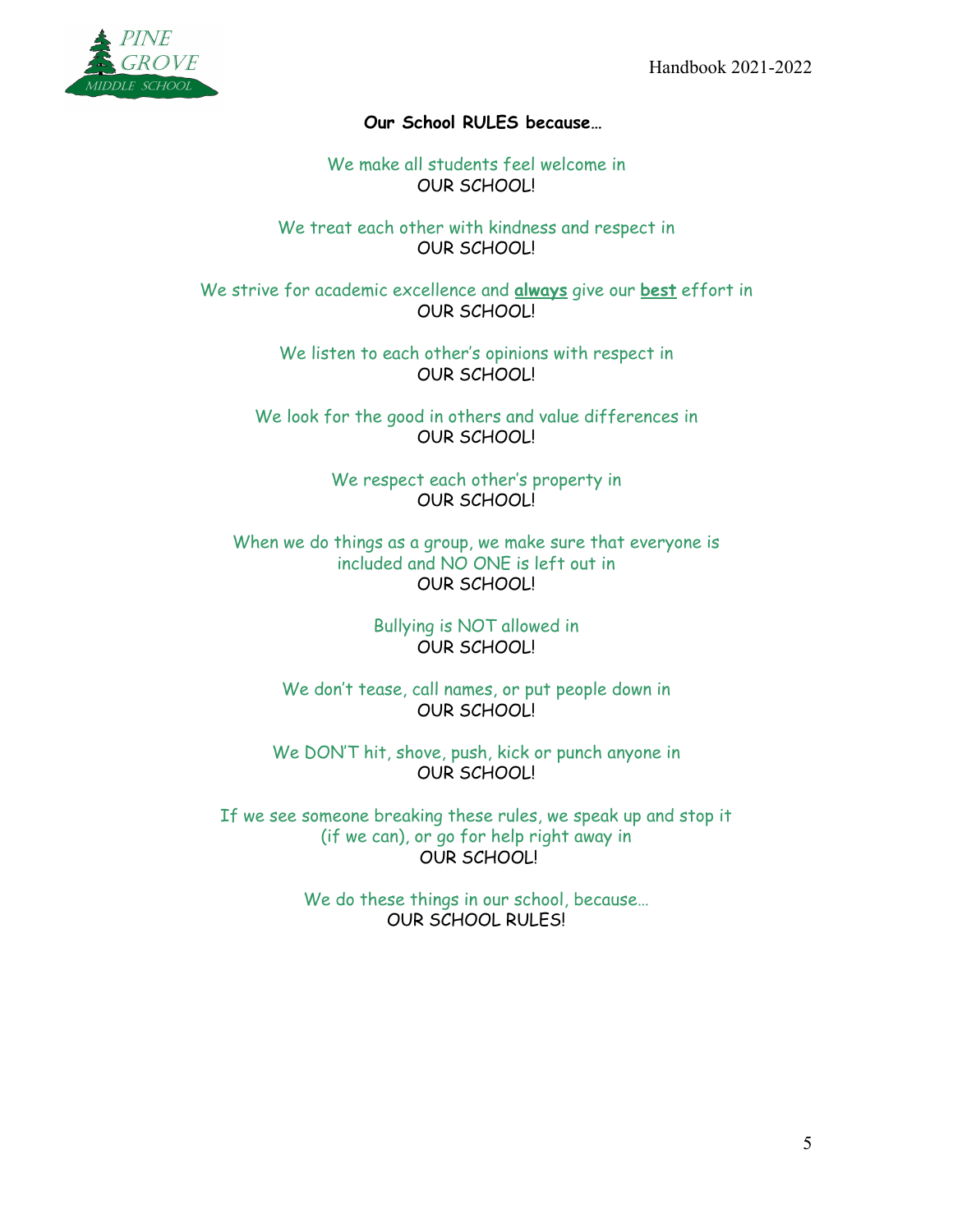

# **Covid 19 Procedures for 2021-2022 - Until further notice.**

The safety of our students and staff at École PineGrove Middle School is at the center of our re-entry pile while also ensuring the mental well-being of all.

- **Students, staff and visitors to the school are welcometo wear masks if they choose to for themselves.**
- **● All visitors are required to make an appointment before coming to the school.**
- **● Students will be in cohorted grade level groups.**

# **General Information**

#### **Registration**

To **register** a student at École Pine Grove Middle School, parents must complete a Grande Yellowhead Public School Division online registration form. Proof of age documentation, such as a birth certificate, must be provided when registering a student for the first time. Visit <https://pinegroveschool.gypsd.ca/> under the quick links tab, online registration. Returning students will be sent a snap code in August.

#### **Closed Campus Policy**

École Pine Grove Middle School operates under a closed campus policy. Students are to remain on campus for the entire school day including lunch recess.

#### **School Visitors**

All visitors must report to the office when arriving at the school. All other doors will remain locked during the day to ensure the safety of allstudents.

#### **Lunch hour**

Students will eat in their classroom. Breaks will rotate with grade cohorts each spending 15 minutes eating in their classroom and 20 minutes outside. Each grade level will have designated space.

#### **Spark Awards**

As a reward to students demonstrating our core values of Growth, Effective Relationships and Respect, we will be holding draws for prizes. Students are able to earn draw tickets then enter to win. Students may earn tickets for a number of reasons including academics, showing respect, outstanding effort, helping out. All staff members have tickets they can give out. Get caught doing something right!!!

# **Student Instructional Material Fees**

For your information, according to new government legislation, schools in Alberta no longer charge parents/guardians for instructional materials.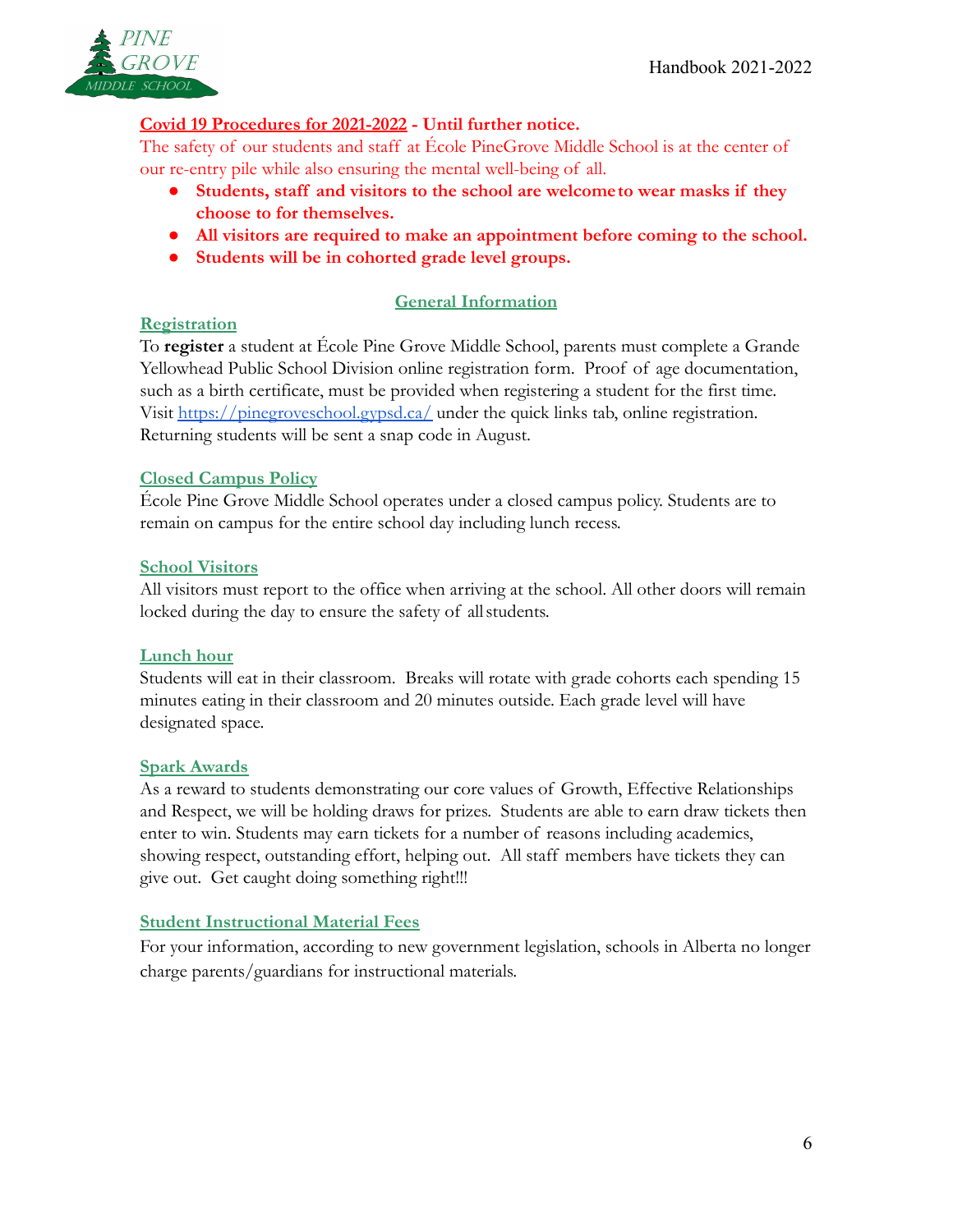

# **Locks and Lockers**

- 1. A locker rental fee of \$5.00 will be charged to eachstudent.
- 2. Students will be assigned a locker and combination lock. Both items remain the property of the school, and must be cared for in anappropriate manner. Locker privileges may be removed if the locker is abused.
- 3. Students are not to make any permanent markings on any locker, including stickers and ink markings.
- 4. Only the locks that have been assigned to the school are to be used on the school lockers. If a lock is lost, or destroyed (except forregular wear and tear), the student will be required to pay for a replacement.
- 5. Parental inspection of their child's locker is availableupon request. (Please contact the office to arrange for an inspection.)
- 6. In keeping with Grande Yellowhead Public School Division Policy, the principal or designate maintains the right to open and inspect any locker without the consent and/or knowledge of the student. In all cases therewill be a second party as witness to the locker search. Ordinarily, locker searches will be conducted in a student's presence and only when there is reason to believe a school rule or the law has been violated.Students are encouraged not to bring valuables to school.

#### **Attendance**

If students are going to be away from school, due to illness, appointments, etc., **please phone the school**. The office runs its initial attendance report by 9:00 a.m. each morning and begins phoning home to any students who have not already phoned in to report the absence. These phone calls are made to ensure the safe arrival of all of our students. **Your help in speeding up this process is greatly appreciated.** The office is open from 8:00 a.m. to 4:30 p.m. on school days. The phone number is 780-723–5929. Regular attendance is a crucial component of academic success, and it isprimarily the student's responsibility to catch up.

# **Lateness**

Please note that the front door will be open from 8:15 to 8:45 every morning. Students who walk or are dropped off are asked to arrive no earlierthan 10 minutes before their first class starts. Students who arrive late must ring the doorbell for entry to the school.

# **Parent Conferences**

Meet the Teacher night is held in September. Parent/ teacher conferences happen in the Fall (two evenings) and the Spring (one evening). The conferences take place in the atrium on a first come-first served basis. Students are welcome to accompany parents to the interview evenings.

# **Pyramid Response to Intervention (RTI)**

At PGMS, we believe that the fundamental purpose of our school is to **achieve high levels of learning for all students;**therefore we have implemented the RTI program to help all students excel. The best intervention is PREVENTION. The RTI block is 30 minutes in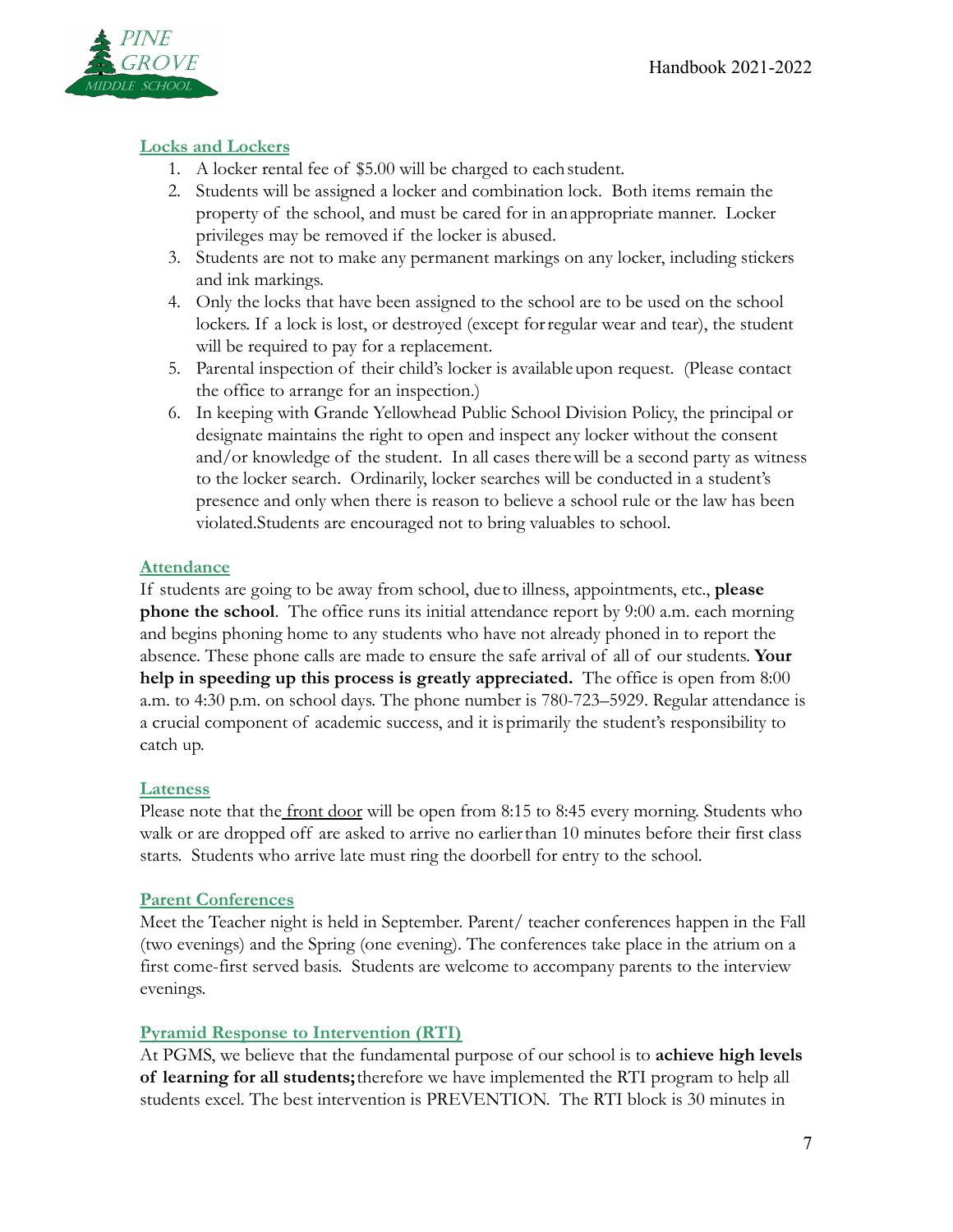

length and takes place after lunch Monday through Friday for grades 6, 7 and 8. Students not involved in the small group instruction have the opportunity to complete homework, to read in an established area under the supervision of a staff member or participate in an experiential focused class.

# **Student Support Services**

The school provides a variety of services to supportstudents in their personal, social and academic development**.**

#### **Family School Liaison Counsellor**

School Liaison staff will provide supportive servicesfor students and families experiencing need or requiring assistance. Contact the school if you require assistance from our FSLC worker.

#### **Inclusive Education and The Grove**

All students at École Pine Grove Middle School are part of the regular homeroom program.

# **Student Visitor Policy**

Our policy is based on the premise that we think all children are special, however student visitors can often cause a disruption to the educational process and the safe and caring operation of our school. It is therefore necessary to limit student participation during the school day to only students currently enrolled at École Pine Grove School.

#### **Allergies**

Due to **severe allergy conditions** some staff members and students have, please **do not** bring aerosol spray, deodorant spray, cologne, perfume etc. to school. This includes body sprays or other perfumes. Students who bring these items to school will have them confiscated.

#### **School Appearance**

The general appearance of a school reflects the behavior and attitudes of its occupants, and is one of the first things noticed by visitors. The students at Pine Grove Middle School have proven in the past to be very helpful in this regard and we would like to have students continue to help by following common-sense guidelines:

-Please place all litter in the trash cans or appropriate recycling bins provided both indoors and outside

the building.

- If there is a spill, please do your best to cleanit up. Ask a staff member or the custodian for help.
- Consume food and drinks in your classroom or atrium area only during the lunch break.
- Sunflower seeds, dry noodles, and candy necklaces are not permitted in the school.
- Adhere to school rules and classroom/hallway expectations of behavior.
- Wear only shoes with non-marking soles.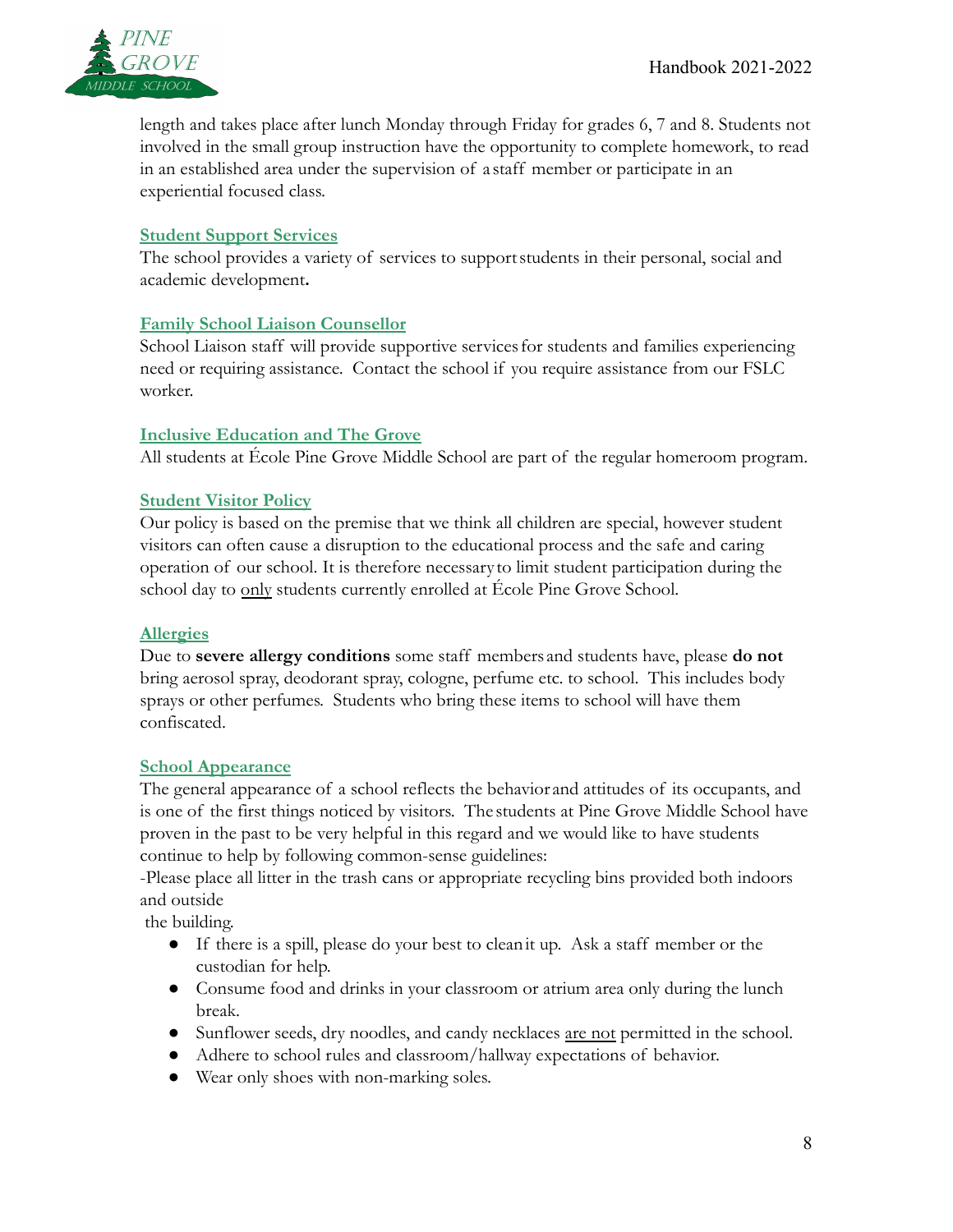

● **Clean shoes** – students are required to have clean shoes as they enter the school. If students do not have a second pair of shoes,**they must ensure that any dirt is removed prior to wearing the footwear in the school.** Students must wear shoes in case of an emergency evacuation during inclementweather.

#### **Demographic Update Forms**

Parents are asked to complete this form **fully** via e-mail. The e-mail has been sent to families as per the e-mail addresses in PowerSchool. Any families that have not received an e-mail are encouraged to call the office for assistance. Parents are asked to ensure that any medical concerns are included**. Please remember to let the school know of any changes that may occur throughout the school term.** In the event of an emergency, current phone numbers are essential. Including **an e-mail address** will help us to easily communicate with you in spite of phone or address changes that occurthroughout the year.

#### **Learning Commons**

Students may sign out up to two (2) books at a time. Books may be loaned for two weeks. Textbooks will also be signed out through the library and will not affect library book sign-out. Students are responsible for all borrowed library materials. Lost or damaged books must be paid for by the student. Overdue notes will be issued to students.

#### **Lost and Found**

School policy stipulates that the school and its staff will not take responsibility for lost or stolen items. We have a long term (emptied once per month) and short term (emptied every two weeks) lost and found. Items will start off inthe short term Lost and Found then move to the Long term Lost and Found before being removed from the school. Please encourage students to check these boxes frequently. They are located in the Front Foyer.

#### **Student Conduct**

#### **Student Expectations**

Students are entitled to, and have the right to, an education that recognizes and meets their needs; occurs in a safe and caring environment; and encourages them to be proud and productive citizens in their community. While no set rules can ever take the place of individual responsibility, students are expected to follow reasonable rules which have been established for the benefit of the school communityby the Provincial Government and the community. At Pine Grove, it is expected that a student shall conduct themselves according to **section 12 of the School Act.**Failure to comply with school rules may result in a student being suspended from school and the possible referral to the School Board for expulsion.

- (a) Represent our school in an outstanding manner.
- (b) Arrive on time to all classes, with all materials, (binder, textbook, writing utensils, etc.), attend school regularly and be prepared to learn. Have consistent and effective home study habits.
- (c) Work to the best of their ability.
- (d) Report to the office when coming in late or leaving early.
- (e) Keep our school clean and respect school property.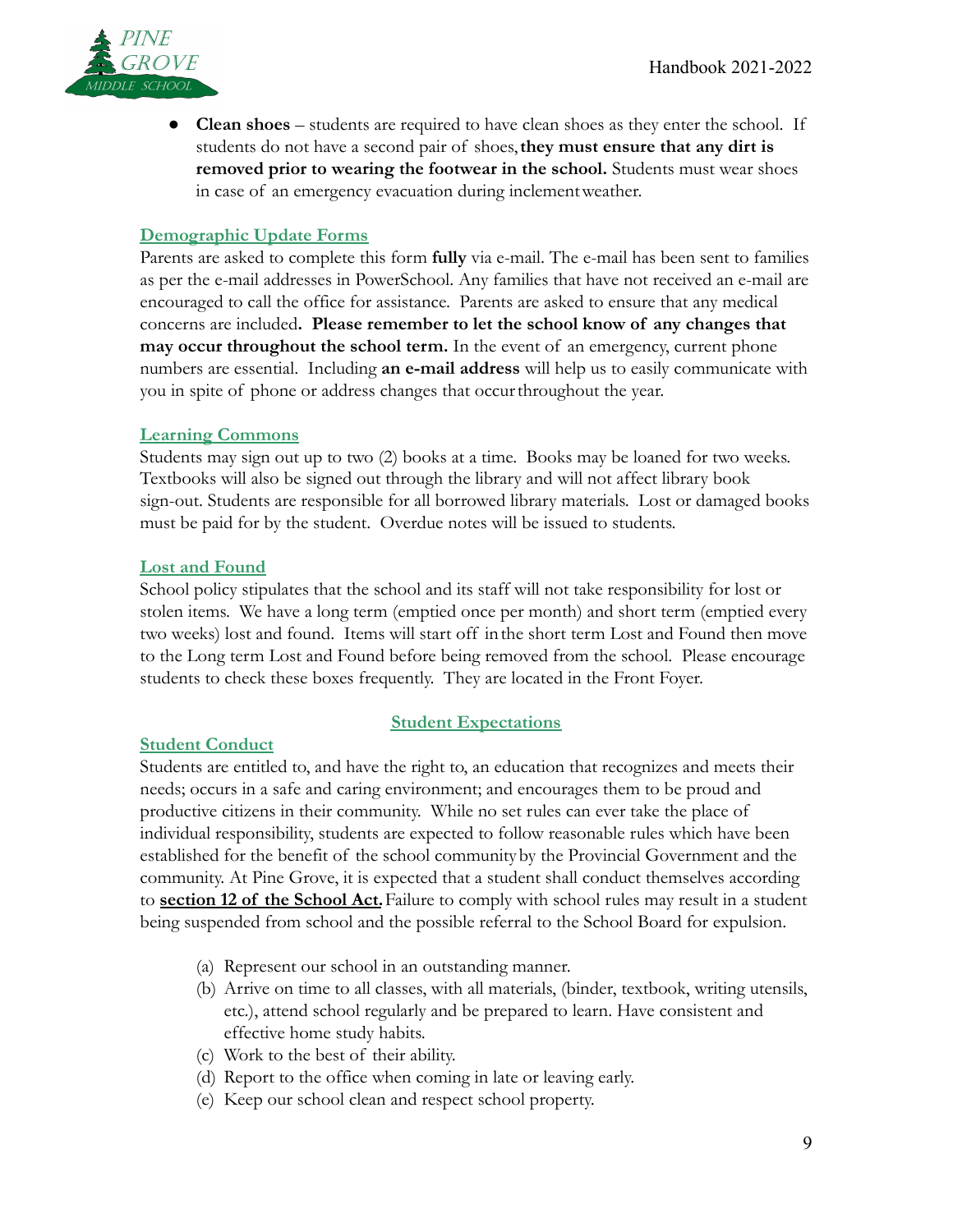

- (f) Use appropriate language and gestures.
- (g) Dress appropriately following the school dress code.
- (h) Follow all the rules and regulations teachers and the school have set, both inside and outside of the classroom.
- (i) Work to keep a positive relationship with parents, teachers and friends.
- (j) Show consideration and respect for others and their property.
- (k) Encourage positive attitudes, cooperation, and good sportsmanship.
- (l) Play safely (i.e. not throwing snowballs or rough housing or bullying).
- (m)Eat in designated areas only.
- (n) Deposit all garbage into the appropriate garbage cans and recycle containers provided.
- (o) Listen to monitors and supervising staff.
- (p) Conduct themselves so that the noise level is suitable to the location and the activity.
- (q) Report any illegal activity that occurs on school property.

# **Smoking, Vaping & Tobacco Products, Alcohol or Substance Abuse**

All schools in Grande Yellowhead Public School Division are "tobacco-free" areas. Tobacco, chewing tobacco, electronic or vapor tobacco substitutes, drinking or possession of intoxicating beverages or possession or use of illegaldrugs in the school or on school grounds is prohibited. Nor shall a student be under the influence of the same in school or on school property. This regulation also applies to all students involved in extra-curricular activities for the duration of the activity, whetheron school property or not. Transportation to and from that activity is deemed part of that activity**. Violation of this rule may result in a student being suspended from school, possible removal from the sports team or club, and/or the possible referral to the School Board for expulsion.**

# **Electronic Devices**

Electronic devices, such as DS and any other handheld gaming device, are not allowed during school time unless the student has special permission from a teacher. If a student is caught using their device or cell-phone during class time for anything other than a class assignment, the device or phone will be taken away and put on the teachers' desk until that class is over. If it continues to happen, the phonewill be taken to the office until the end of the day.

Administrative procedures regarding responsible use of technology - Procedure 140. Notes and two permission slips for technology use will be sent home with all students on the first day of school, and they need to be signed and returned*before* students access the GYPSD network.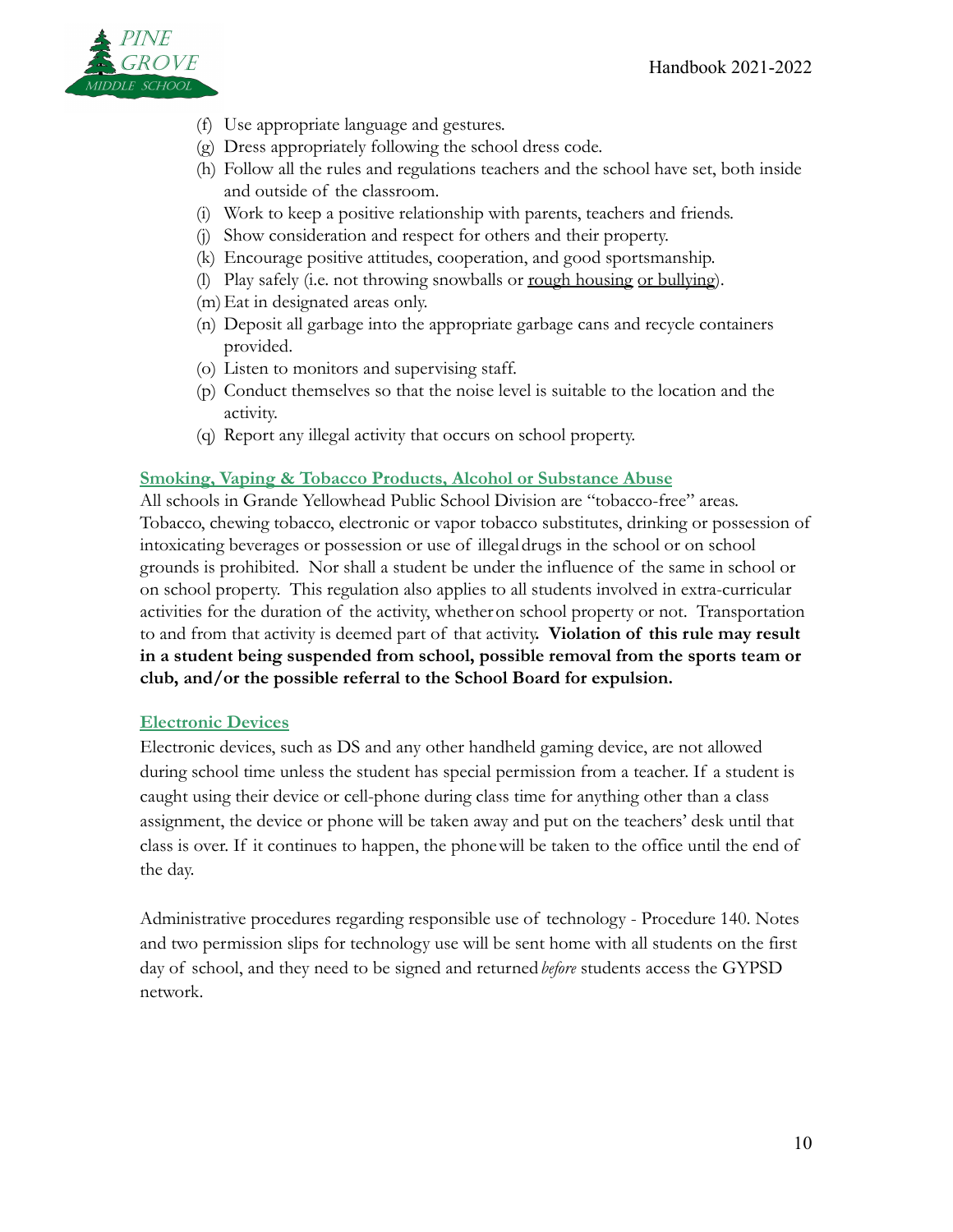

# **Cell Phone Policy**

Cell phone use in class is at the teacher's discretion and direction, for learning purposes only. This means the individual teacher makes the rule for his or her classroom. Noncompliance with the teacher's policy will result in confiscation of the phone, until the end of that school day. Responsible use of electronics is our goal. No pictures allowed on school/district property, due to Privacy Act regulations. Parents please contact the office, and not your child directly, during class hours.

# **Dangerous Goods**

The following are considered dangerous to the safety of staff and students in a public school and thus, are prohibited from being brought to school: Laser pointers, matches, lighters, ammunition, and any explosive device including fireworks. Knives and other weapons are also prohibited. This includes replica or toy weapons. **This is a zero tolerance situation** and may result in suspension, or more serious repercussions.

# **Rough-housing**

Rough-housing, pushing, punching, and kicking, or other **inappropriate physical contact** is **not** an acceptable form of behavior. This includes "**friendly wrestling"** as it may cause injury to self or others. Student's rough-housing in school may be suspended.

# **Physical Interaction**

Inappropriate sexual contact, embracing, hand holding, kissing or other such gestures is not an acceptable form of behavior in the school setting.

# **Hazing**

Hazing is defined as "forcing students to do unnecessary or ridiculous tasks as part of an initiation process*",( Gage Canadian Dictionary). Any such activity is strictly prohibited and may result in an Out of school suspension with recommendationfor expulsion.* Students are expected to report any knowledge of a hazing activity to the office immediately to help ensure the safety of all students. **Please remember that even if hazing occurs off school property or on a non-school day, it will still be treated as a school incident.**

# **Progressive Discipline Program**

École Pine Grove Middle School operates under a progressive discipline program. This means that with each visit to the office for an offense, the consequences for the infraction will progressively be increased. Our discipline philosophy is meant to correct the misbehavior as well as provide support and guidance to the student. **Students who frequently are sent to the office may lose the privilege of attending extra-curricular activities and field trips.**

# **"Miss School – Miss Out" Philosophy**

We, at École Pine Grove Middle School, believe attendance, punctuality, appropriate behavior and effort at school are essential for a successful year. The students who miss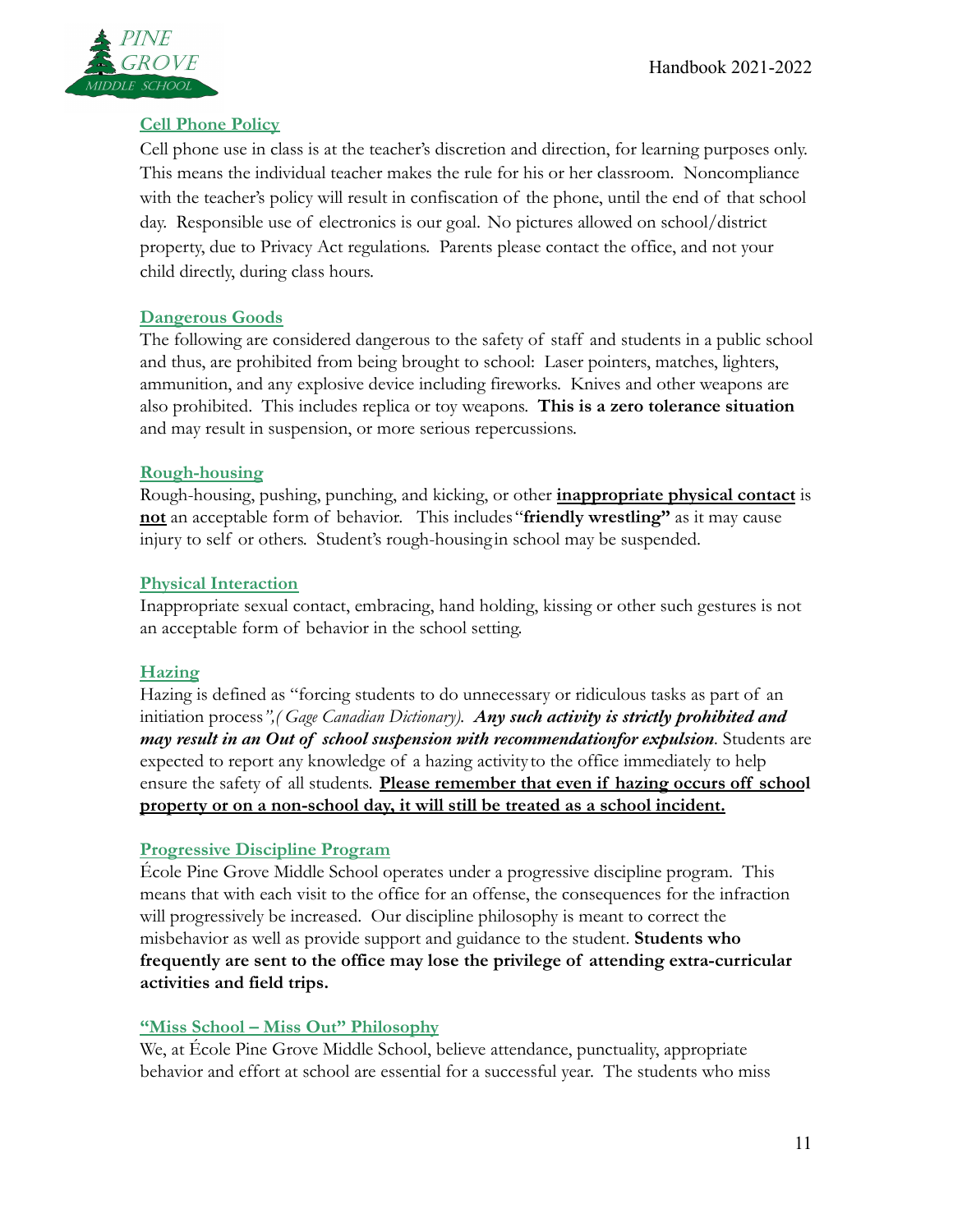

school intentionally, misbehave, or are excessively late will miss out on their academic education and may also miss out on social functions, athletic activities and field studies. Reward days will be held periodically for students who are caught up on assignments, who are punctual, and who attend regularly, and have not displayed behavior issues.

#### **GYPSD Threat Assessment Program**

Grande Yellowhead Public School Division provides a safe and caring learning environment in all of the division's schools. Part of this commitmentinvolves being prepared to handle emergency situations appropriately and efficiently. Together with our partners, the Royal Canadian Mounted Police, Alberta Child and Family Services Authority and Alberta Mental Health, we have developed a plan to respond to all situations in which students may be demonstrating behaviours that pose a threat to themselves or others. Any student, parent or staff member who becomes aware of a threat, or hasreasonable grounds to believe that there is a potential risk to students, staff or divisionalproperty, shall notify the school principal and/or their designate. Threats may be, but are not limited to, verbal, written, gestures or internet postings. The division requires that all threats or threatening behaviours be treated seriously: all threats or threatening behaviour will be assessed and appropriate interventions and disciplinary actions taken. The purpose of this administrative procedure is to determine how best to support students so that their behaviour does not become harmful or destructive to themselves or others.This is intended to serve our students with fair notice that we, as a school community, will respond to all threats. Our goal is to respond to all threats in a professional manner that provides for a healthy and caring learning environment.

#### **Toys and other items**

We discourage students from bringing toys (including radios, electronic games, roller blades, etc.) to school. These items are often accidentally damaged or lost and this creates problems for the student. The school is not liable for any lost or stolen items/property. Skateboards are to be kept in lockers and **are not be used on school property.**

#### **Student Sickness**

If a student must leave school before dismissal time to keep an appointment, the parent or guardian is required to call and inform the school, then wait in the parking lot. The student will wait in the front entrance until their parent or guardian arrives, then signal the office that they are leaving.

If a student becomes ill during the day or must leave the school for some unexpected reason, they are required to notify the subject teacher and get permission from the office before leaving the school. In the case of illness, the schoolwill notify parents to arrange for transportation home.

Students are not to be sent to school if they are ill. It is the responsibility of the parent or guardian to ensure their student/s are not displaying any of the symptoms on the Alberta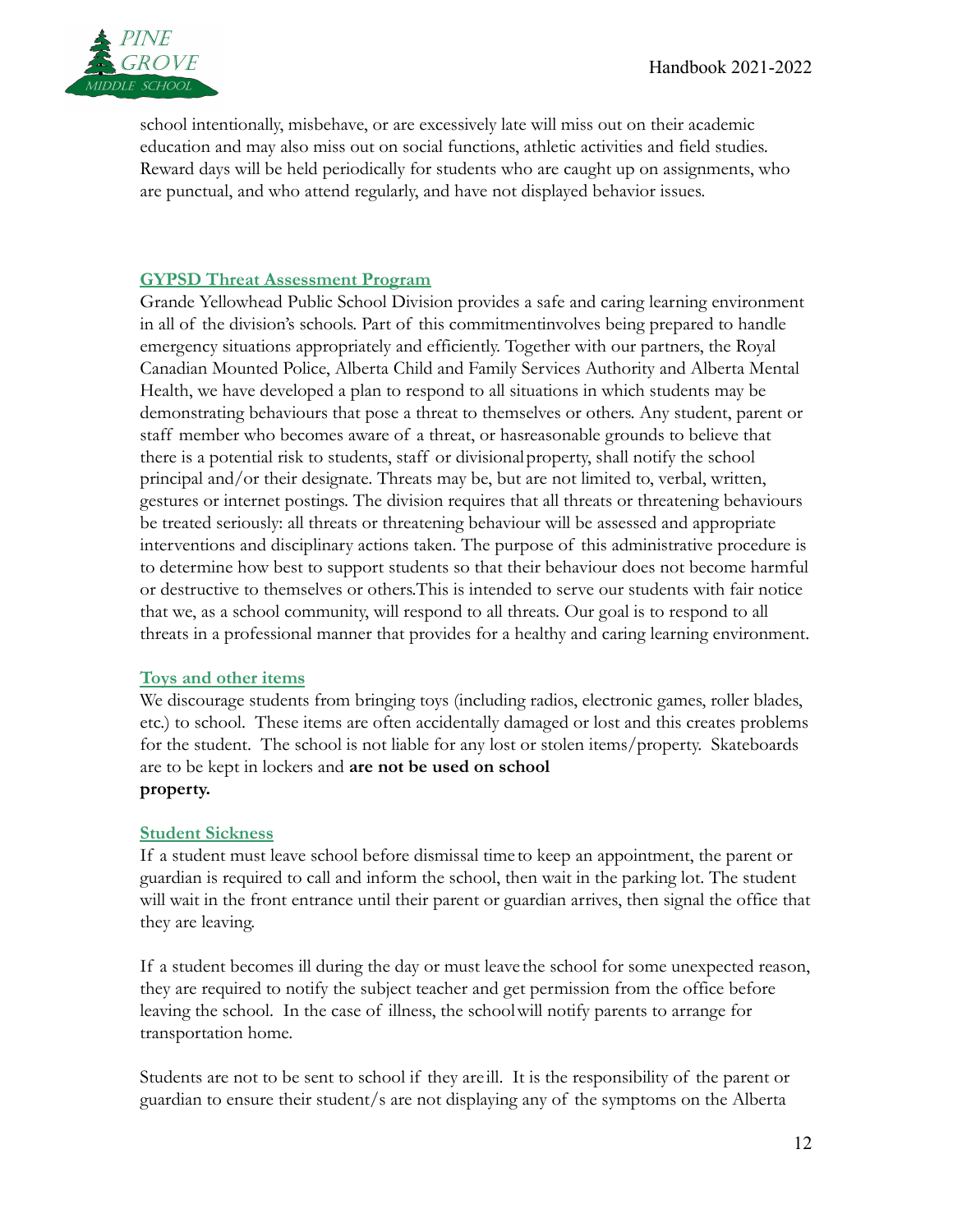

Health checklist before sending them to school. Students who become ill with symptoms during the school day will be isolated and the parent or guardian called and asked to pick them up immediately.

### **Bus Students**

The students on the bus are under the immediate supervision of the bus driver and are thus subject to the rules set by Grande Yellowhead Public School Division. Any infraction of these rules by a student will be documented on a School Bus Incident Report, and parents and school administration will be notified. Students who disobey bus rules may be required to make other arrangements for travel to school. **Parents will be responsible for any damage incurred by the misconduct. Parents are also responsible for ensuring that their child gets to and from school if they are suspendedoff of the bus.**

Students may ride a bus to visit a friend if permissionof the driver is obtainedin advance and if the parent has provided a letter of consent.(Board Policy #17)

Parents of bus students must inform**the bus driver and the school** if the students are to change their usual pattern of travel on the bus i.e.riding only one way on certain occasions. Arrangements must be made with the bus drivers involved if children are to ride another bus for some reason. Issues or inquiries regarding transportation can be directed to the transportation department at 780-723-4471.

# **School Sports Teams, Clubs and Committees**

# **Fees are required for each of the sports teams tohelp cover bussing and equipment costs.**

- 1) Volleyball Grade 6 to Grade 9 September thru November
- 2) Skipping K to Grade 6 September thru December
- 3) Basketball Grade 6 to Grade 9 -December thru March
- 1) Wrestling K to Grade 6 Jan. thru March
- 2) Archery- Grade 3 to 9 Jan. thru April
- 3) Soccer Preschool to Grade 6 -May thru June Multiple Volunteers Needed
- 4) Mini-basketball Grade 3 -6 -March thru April
- 5) Handball Grade 6 to Grade 9 -April
- 6) Badminton Grade 6 to Grade 9 -April/May
- 7) Track and Field Grade 7 to Grade 9 May

**Students are expected to stay in the gym during games and practices (whether it is a home game or away) unless they get permission from the coach or supervisor to do otherwise.**

**\*No food or drinks allowed in the gym unless there is a home game with a concession.**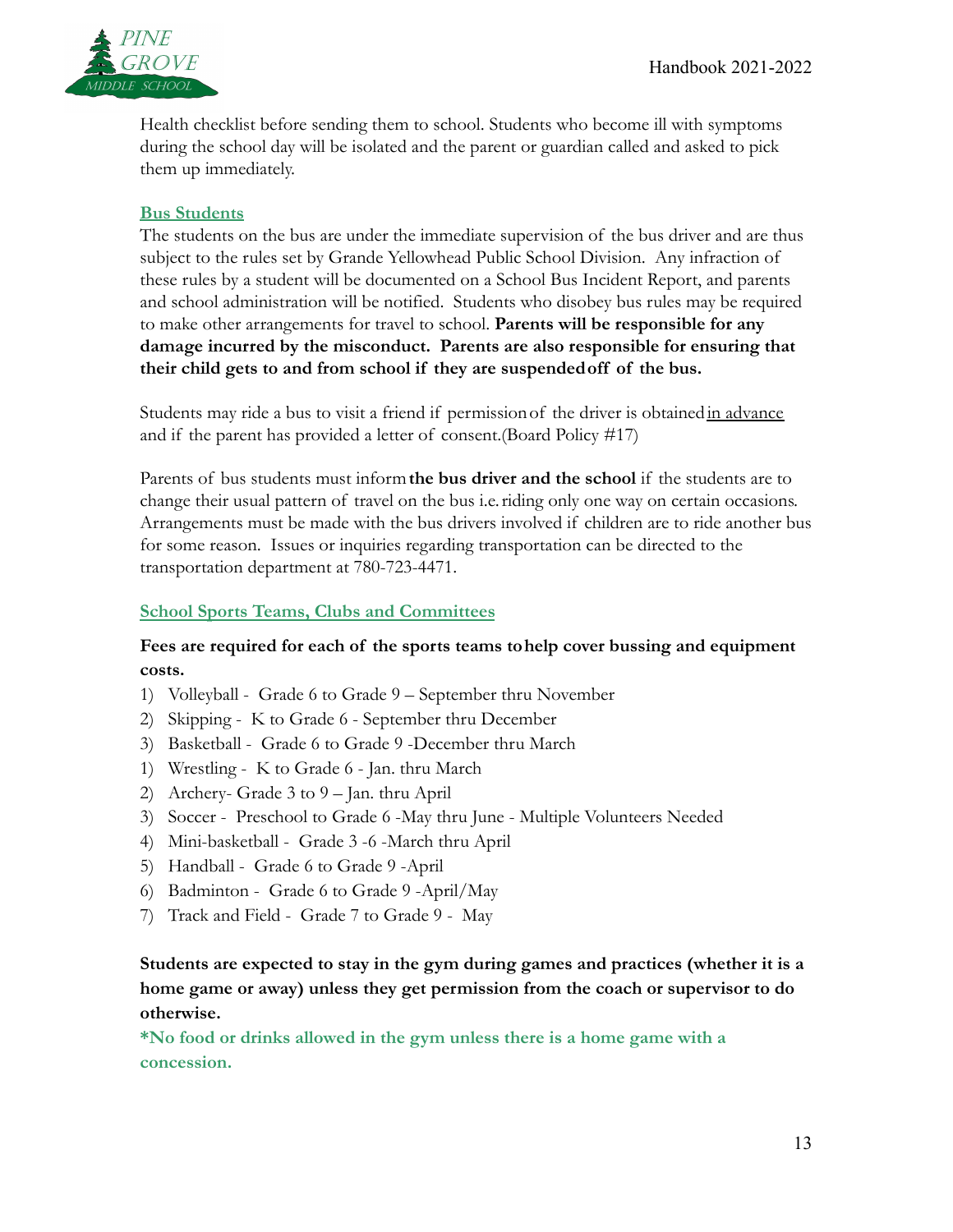

**Note:** Participation in these school teams is subject to the **``Miss School, Miss Out``** policy and is also dependent upon **successful completion of school work,positive attitude towards school, good attendance** and **punctuality**. Students issued one (1) out-of-school suspension or two (2) or more in-school suspensions may be removed from the team. Participation in any activity is at the sole discretion of the staff supervisor.

#### **School Fees Instructional Materials Rental**

**Note:** Any unpaid fees will be sent to a **commercial collection agency** for remittance

| <u>Tec seneggie</u>                   |                                              |
|---------------------------------------|----------------------------------------------|
| Sport/Activity/Item                   | Fee                                          |
| Volleyball/basketball                 |                                              |
| <b>B</b> Teams                        | \$125.00/150.00                              |
| C Teams                               | \$100.00                                     |
| <b>Badminton</b>                      |                                              |
| Seniors and Intermediates             | \$40.00                                      |
| Juniors                               | \$40.00                                      |
| Golf                                  | \$165.00                                     |
| <b>Cross Country (zone finals)</b>    | \$20.00 or up to \$50.00 dependent on season |
| Track and field (zone finals)         | \$35.00 or up to \$50.00 dependent on season |
| <b>Once Act Play Festival (Drama)</b> | \$100.00 approximately (will depend on hotel |
|                                       | expenses)                                    |
| All students                          |                                              |
| Locker Fee (Non-refundable)           | \$5.00                                       |
| <b>Year End Field Trips</b>           | $$5.00 - 20.00$                              |

**Fee Schedule**

# **School Council**

The purpose of the School Council is to advise theprincipal of the school and Board with respect to any matter concerning the relationship between the school and the home and the school and the community. The School Council actively supports student projects in the school, conducts information forums and advises the school's administration. It is an important link encouraging open communication among students, parents and teachers. The majority of the school council shall be parents ofstudents attending Éole Pine Grove Middle School, but may also include staff members, students and members of the community. We encourage everyone to get involved!

# **Parent Communication**

Weekly Parent Memos are sent to families via email and featured on our website. Teachers also provide information on our website in their teacher pages, by using the class dojo/google classroom app for phones, phone calls home, meetings, etc.. Our school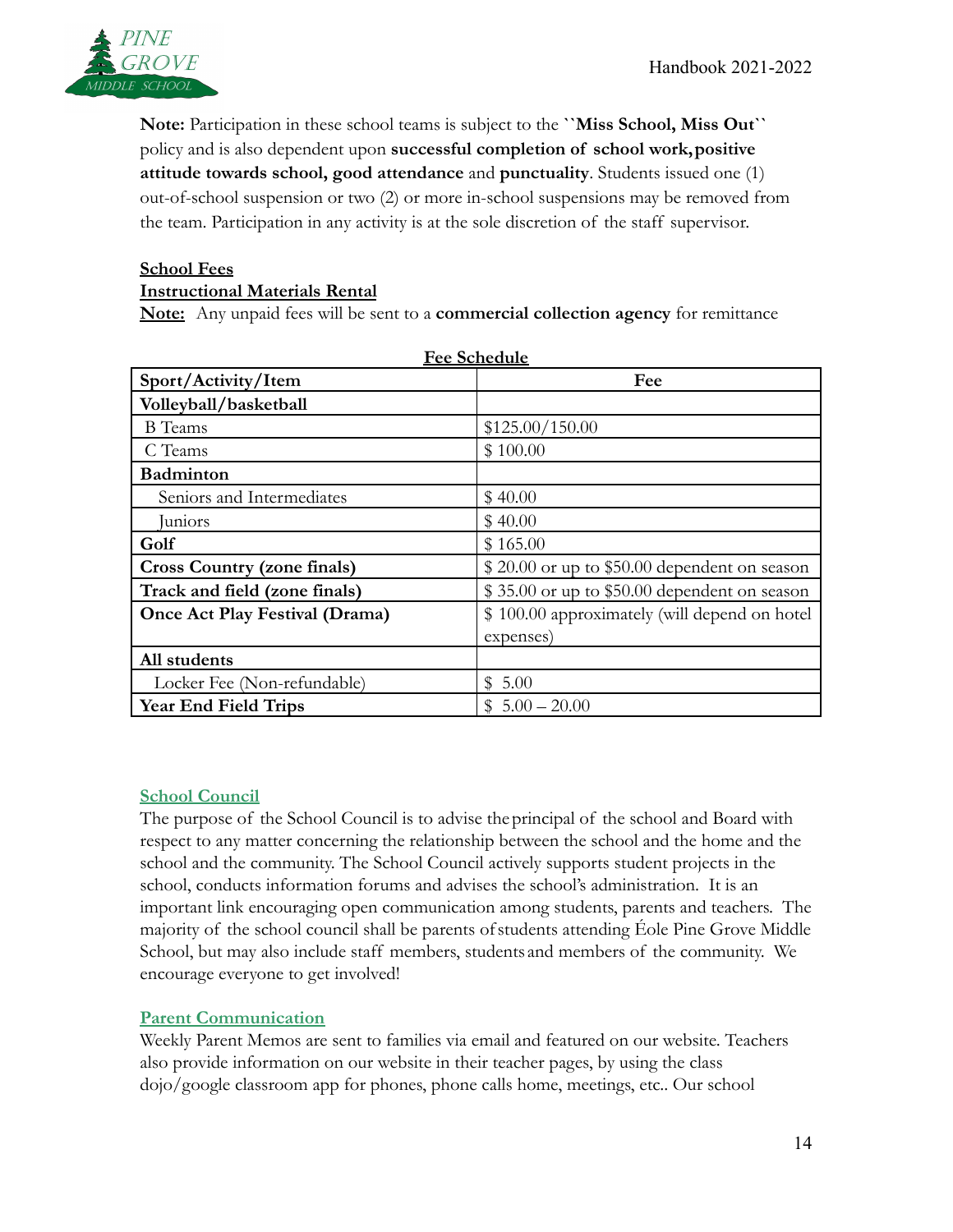

Facebook page is also updated frequently. If you have information that you would like put in the memo, or feature on our website, please contact the school.

### **Parent Volunteers**

The education of our children is a shared responsibility. Parent involvement in children's education has been proven to increase the student's academic success. If you participate in school activities, you show your child that you value what he/she does at school. We would like to match your skills and available time with our needs, in order to accomplish this we ask you to fill out a Parent Volunteer form. We welcome your support and help!!!

#### **Parking**

Parents and visitors may park their vehicles in both parking lots (east and west). Reserved handicapped parking is located in the west parking lot. Please refrain from parking in the bus lanes in the East parking lot.

#### **Extra-Curricular Program**

There are a wide variety of extra-curricular activities open to students. These vary from time-to-time according to student and staff interests.

#### **School Teams**

Team sports may include volleyball, basketball, wrestling, and badminton. Individual sports such as outdoor pursuits, golf and track and fieldare also open to participation on a seasonal basis. A fee may be required to cover bussing and equipment costs.

**Note:** Participation in these school teams is subject to the "Miss School, Miss Out" policy and is dependent upon successful completion of schoolwork, positive attitude toward school and good attendance and punctuality. Students issued one (1) out-of-school suspension or two (2) or more in-school suspensions may be removed from the team. **Participation in any activity is at the sole discretion of the staff supervisor.**

#### **Dances**

School dances are provided and organized in collaboration with the School Council. Dance supervisors are required in order to adequately ensure the safety of all students. School dances are open to students of this school and**one** invited middle school guest who is currently registered in a grade 6, 7 or 8 program. Guests must be registered by 3:30 p.m. on the day prior to the dance. Approved passes must be obtained by the student sponsor. If a guest is involved in disorderly conduct, the student sponsor will be held directly accountable for the guest's behavior. Both the student and his guest may be banned from further dances during the school year.

The following guidelines will apply to all school dances:

- (a) All coats and bags must be kept in the lockers.
- (b) The school doors will be open for one hour at the start of the dance. Students who leave the dance after this time will NOT be permitted to return to the dance. If a student can not arrive at the dance until after the one hour limit, they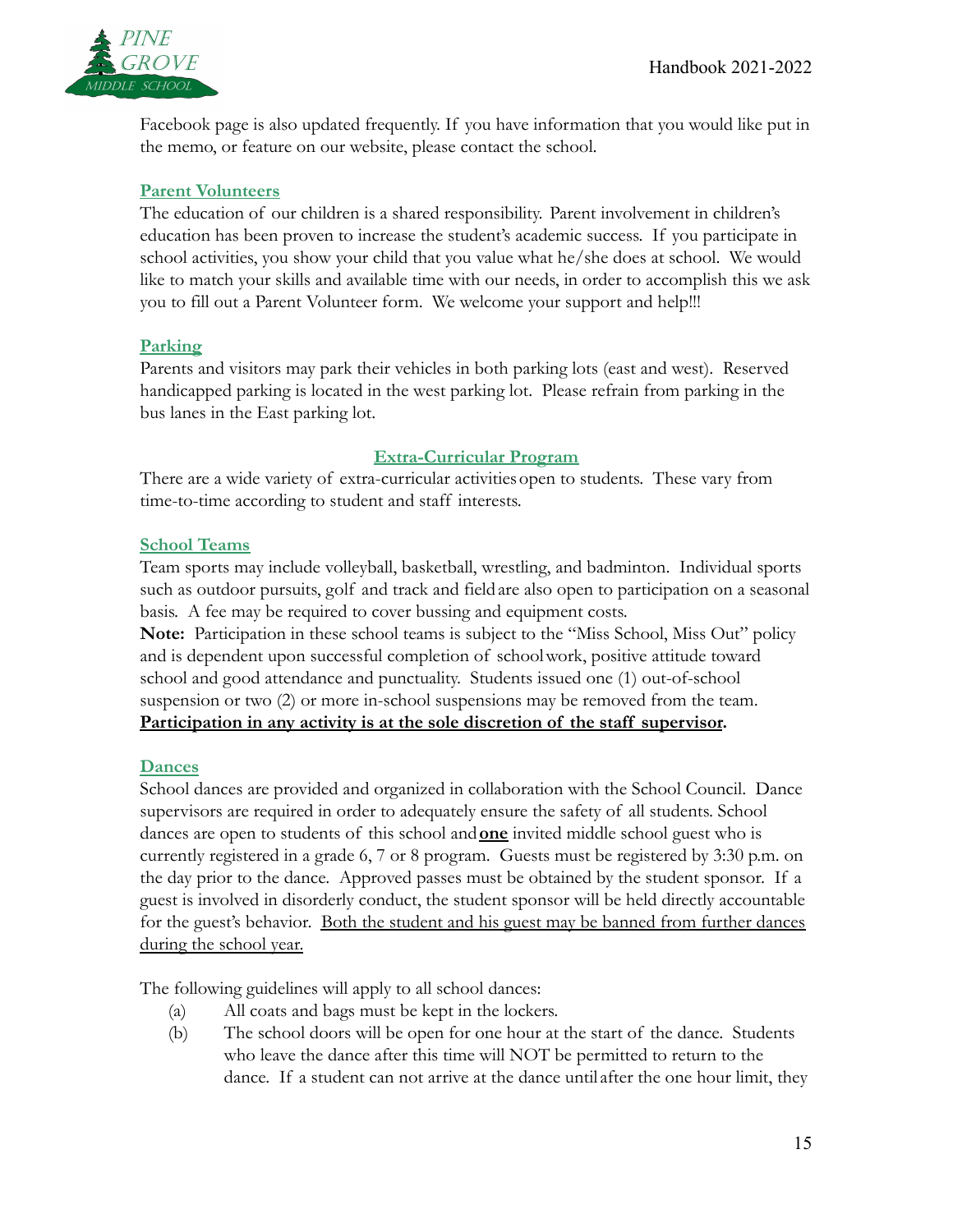

should make arrangements for a late pass before 3:30 p.m. on the afternoon of the dance.

- (c) Students whose behavior is deemed inappropriate by the supervisors will be asked to leave. No refund of admission will be givento these students. This applies to all invited guests as well.
- (d) **If a student is inexcusably absent from any classwithout the school's prior notification or approval, or if they have 2 or morein-school suspensions or one out-of-school suspension, he/she may not be admitted to the dance.**
- (e) Parents will be contacted by a member of the PAC toassist in chaperoning.
- (f) Student attendance at dances may be subject to **regular attendance and acceptable behavior.** Remember, the "Miss School, Miss Out" policy applies to **all** dances.
- (g) The school dress code applies to all dances. **Parents have a standing invitation to attend all school dances!**

# **Physical Education**

In the event of any short term illness or injury forwhich a student wishes to be excused from a P.E. class, the student is required to provide a parent or physician's note to the class instructor. The note should specify the time frame in which the student will not be participating. The instructor has the option of assigning alternate work for this time. Students are required to bring a complete change of clothing to all physical education classes. This includes shirt and shorts, or sweat suits, sweat socks, and non-marking runners.

# **The Instructional Program**

# **Report Cards**

Report cards are issued three times throughout the school year, November, March and June. Assignments and grades are updated regularly throughout the year on PowerSchool.

# **Early Release of Report Cards**

If a student is unable to attend school on the designated day, the report card may be picked up at the office later, or will be mailed. Due to time constraints we are unable to release report cards earlier than the identified dates.

# **Student's Appeal Procedure**

To appeal a grade assigned in any assignment, examination or course, students must follow these guidelines:

- 1) Discuss the grade awarded with the subject teacher.
- 2) If the outcome of this discussion is unsatisfactory,the student may make a written appeal to the principal within two weeks of the date on which the mark was released.

# **Grade Promotion**

School administration and teachers will confer on a decision for grade promotion at the end of each school year. Student promotion will be assessed as follows: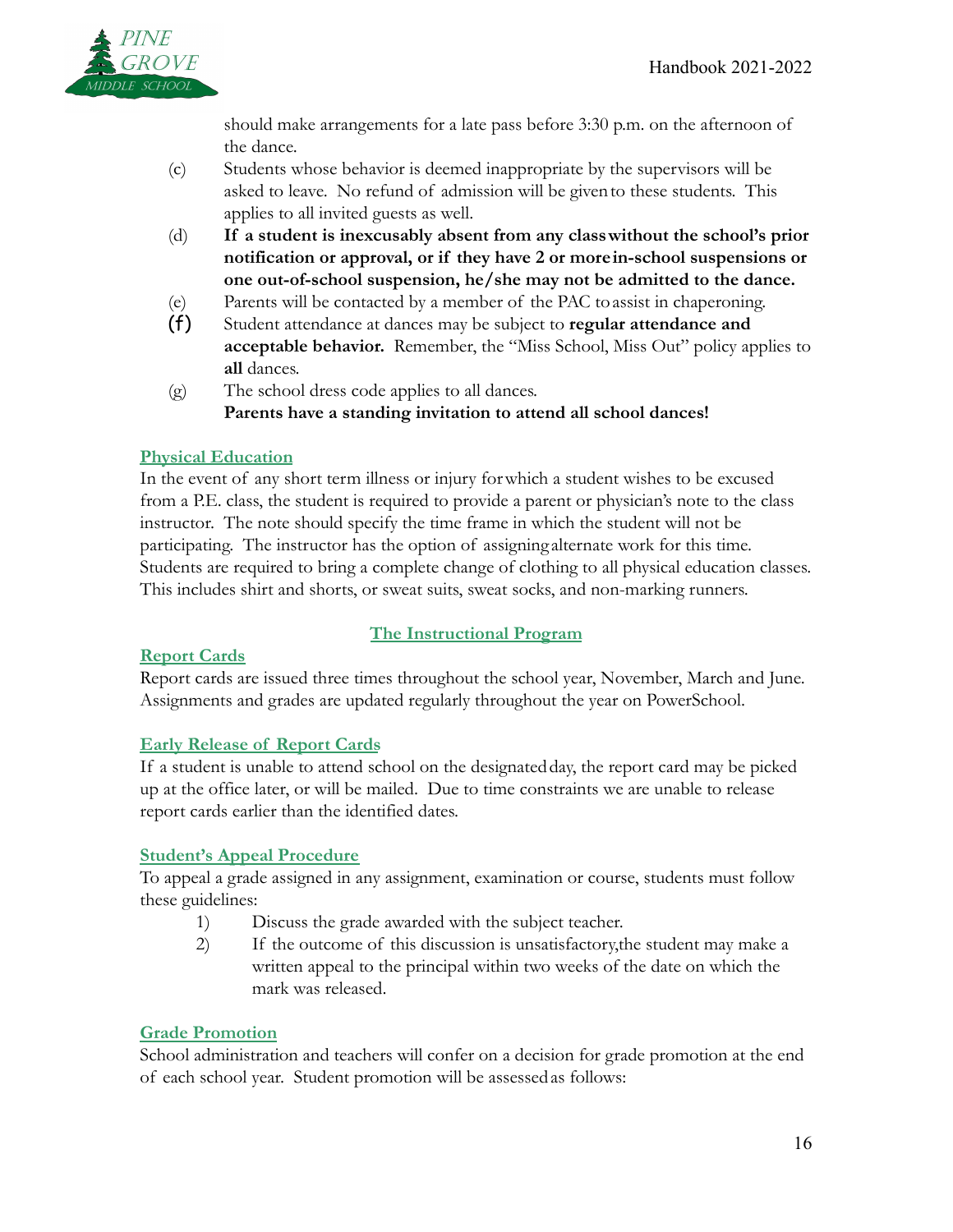

**Pass -** The student has completed the necessary work and skill development warrant promotion to the following grade.

**Placed -** The student has failed to complete the grade requirements but has been placed in the next grade**.**

**Retention -** The student has failed to complete the grade requirements and is required to repeat the grade they are presently in.

Failure in two (2) of the core subjects (Language Arts, Social Studies, Science, Math and Physical Education) will result in placing, rather than passing, the student into the next grade or a possibility of retention in the same grade. Issuesregarding retention of students will be made in consultation with parents, teachers and administration. The Principal will have final authority regarding all grade promotion matters.

#### **Fire Drill**

Fire Drill Regulations and Evacuation Routes are posted in each classroom. Tampering with fire equipment is a serious offence and is governed under the criminal code.

#### **Field Studies**

The following guidelines apply to all extra-curricular and co-curricular field trips:

- (a) All trips begin and end at the school parking lot unless previous arrangements have been made by parents in writing. Every attempt will be made to notify parents of expected arrival times when return trips extend into late evening.
- (b) Students may be dismissed from a field study site into the custody of a parent or guardian if prior arrangements with the school havebeen made.
- (c) The use of non-medical drugs or alcohol is strictly prohibited. Smoking is not allowed for the duration of the excursion.
- (d) School transportation will be arranged for all approved field trips with the exception of trips within walking distance.
- (e) School rules apply during the trip. A field study is an extension of the school program. Parents may be required to accompany their child on field trips. In these situations, parents will be notified prior to taking the field trip.
- (f) IF A STUDENT IS A BEHAVIOR PROBLEM IN CLASSES OR AT SCHOOL, A PARENT OR GUARDIAN MUST ACCOMPANY THE STUDENT ON THE FIELD STUDY. ANY STUDENT WHO HAS BEEN A BEHAVIOR ISSUE DURING THE SCHOOL YEAR **MAY** BE PROHIBITED FROM ATTEND THE FIELD STUDY IF **ADMINISTRATION** DEEMS IT NECESSARY.

#### **Liability**

#### **Damage to School Property**

Students who damage school property will be asked to pay for repairs, even if the damage was the result of an accident. (Pursuant to Section 176 of the School Act).

# **Medication**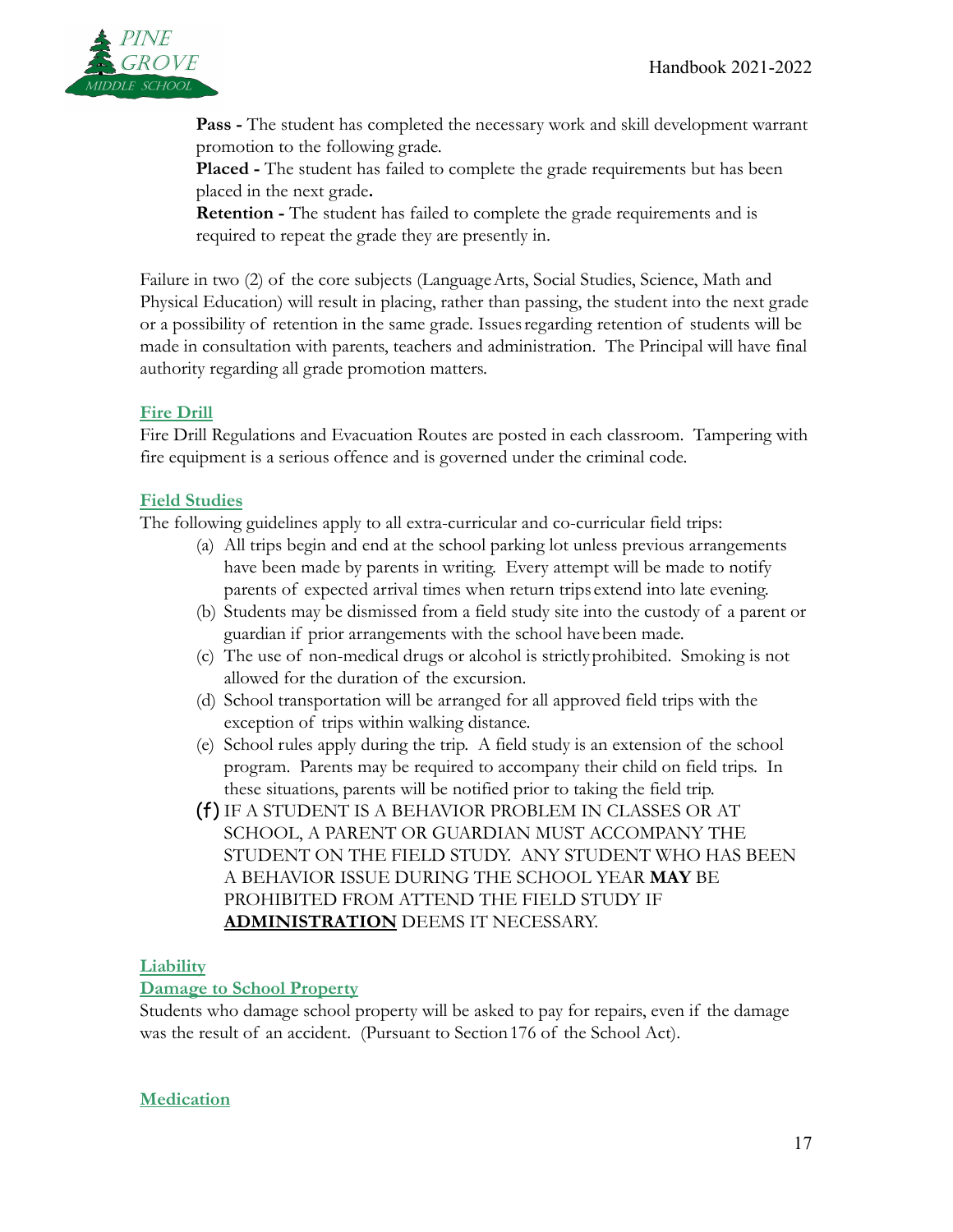

The parents of students on medication are requested to contact the school principal for a description of Division Policy AP313-The Medical Careof Students in School. The school is not to administer any medication to students without following policy procedures.

# **Cell Phones/Video Cameras**

All students are required to complete AP 354 Appendix A and Form 140-01 prior to using any GYPSD computers or Wifi. This form is a portion of the online registration package.

GYPSD Administrative Policy 353 requires individual schools to develop appropriate policy regarding the use of "Personal Electronic Devices on School Premises". École Pine Grove Middle School has developed the following policy: Students may use electronics, including cell phones:

- **In all areas** of the school**EXCEPT THE WASHROOMS**. Electronics are not to be used for **any** purpose in the washrooms.
- **Safely.** If students are blocking high traffic areas (ie. hallways) or walking while gaming or texting they will be asked to move to another area by a supervisor and will be expected to do so willingly.

Students may not use electronics or cellphones:

- **To take pictures or videos.** The only time pictures or videos will be allowed is when a teacher or educational assistant has given a student permission to do so.
- **During classes,** unless the teacher has given permission for electronics to be used. Each teacher will have classroom rules for electronic devices and students will be expected to follow these rules.

If students do not follow the guidelines for use of electronic devices:

- The device may be taken away by a teacher or educational assistant and returned at the end of the class.
- The device may be taken away by a teacher or educational assistant and given to the office; a parent or guardian will need to pick it up.

# **GRANDE YELLOWHEAD PUBLIC SCHOOL DIVISION has a Division wide Bullying Prevention Administrative Procedure 316:**

"Grande Yellowhead Public School Division believes that all students and staff have the right to a safe and healthy school environment. The division office, schools, and community have an obligation to promote mutual respect, tolerance and acceptance. Furthermore, the division prohibits acts of harassment or bullying".

**École Pine Grove Middle School** is a **Safe and Caring School**. Please report bullying to the office or a staff member so it will be dealt with. Students who bully may be suspended. This includes, but is not limited to physical or verbal assaults, nonverbal or emotional threats or intimidation, social exclusion and isolation, extortion, teasing, put-downs, name-calling,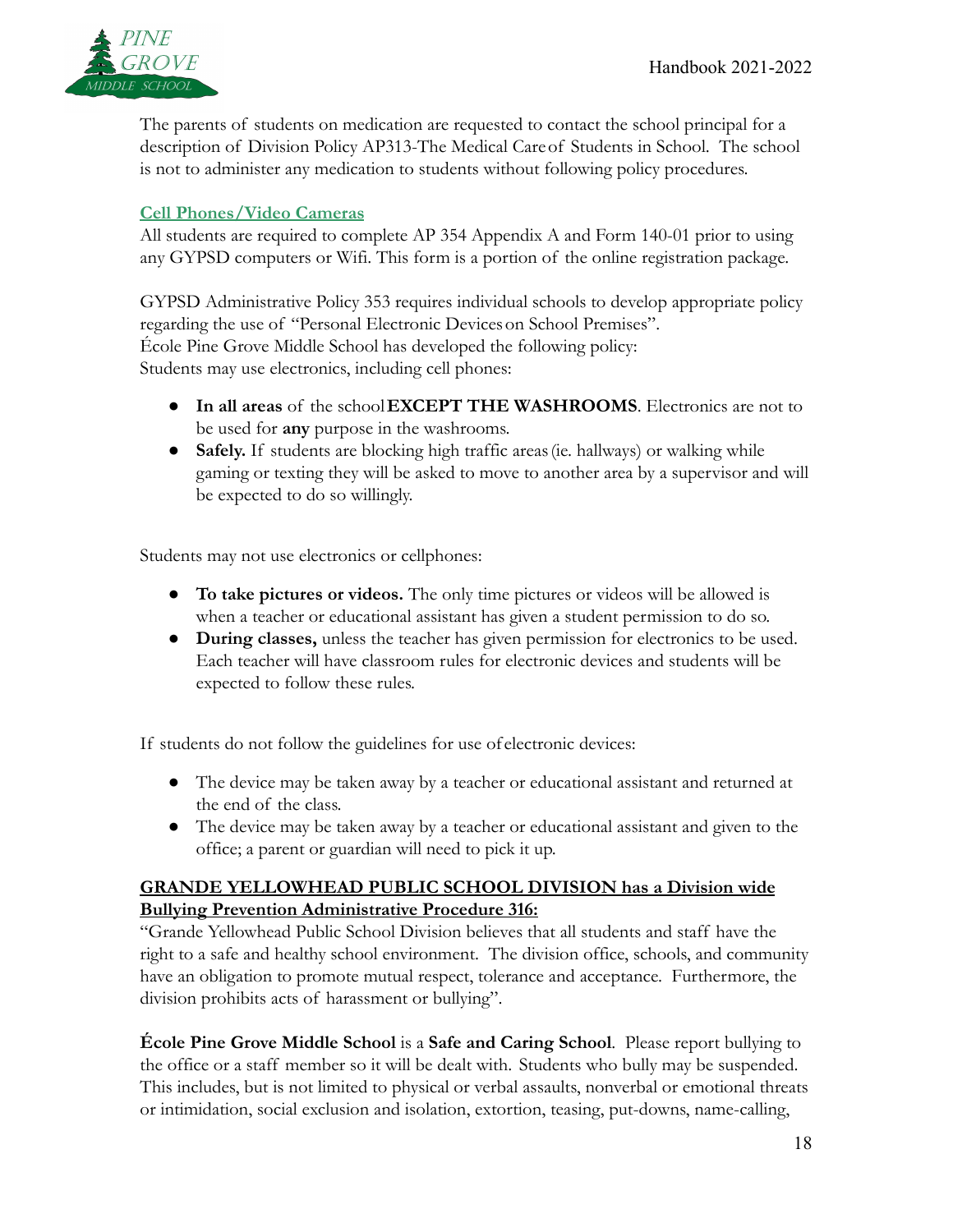

cruel rumors, threats, false accusations and hazing. **Cyber-bullying** and/or the use of a computer or telecommunications (email, cell phone texts or digital imaging, pager text messages, instant messaging, defamatory personal websites, defamatory online personal polling websites, blogs, chat rooms and discussion groups, etc.), to send embarrassing, slanderous, threatening, or intimidating messages is NOT acceptable behavior. **RCMP will be notified if the situation is serious enough, orif students are repeat offenders.**

# **Substitute Teachers**

If students are removed from a substitute teacher's classroom due to inappropriate behavior an **in-school suspension may be assigned.**

# **Technology**

# **Internet Guidelines**

We believe the following guidelines can assist with Internet safety. Please review the guidelines and expectations with your student. If you **do not** wish your student to have access to the Internet, or have further questions, please contact us at the school at 723-5929.

# **Expectations of Students using Technology**

### Students **WILL NOT** engage in:

- 1. Illegal or unethical acts, including use of network access to plan or carry out any scheme to defraud or to obtain money, or other things of value by false pretenses, promises, or representations; or to damage or destroy computer based information or information resources.
- 2. Sending messages and files containing any form of digital information or encoding that is likely to result in loss or disruption of the recipient's work or system.
- 3. Gaining access to any resources, entities or data of others for any purpose without authorization.
- 4. Transfer of commercial software, materials protectedby trade secret or other copyright protected materials. If software knownas "shareware" is transferred and retained for use, the author's registration fee is to be paid by the user. If the software is not of continuing use or is not registered, itis to be deleted by GRANDE YELLOWHEAD PUBLIC SCHOOL DIVISIONnet.
- 5. Placing unlawful information or any computer system accessed through GRANDE YELLOWHEAD PUBLIC SCHOOL DIVISIONnet.
- 6. Activities that are wasteful of network resourcesor that degrade or disrupt network performance including other networks and systems accessed over the Internet.
- 7. Sending messages which include profanity, sexual, racial, religious or ethnic slurs or other abuse, threatening or otherwise offensive language.
- 8. Downloading or transmission of pornographic, obsceneor other socially unacceptable materials.
- 9. Revealing personal addresses or phone numbers of othersor otherwise invading the privacy of others over the network.
- 10. Plagiarism of information obtained via GRANDE YELLOWHEADPUBLIC SCHOOL DIVISIONnet.
- 11. Playing on-line games on the system.